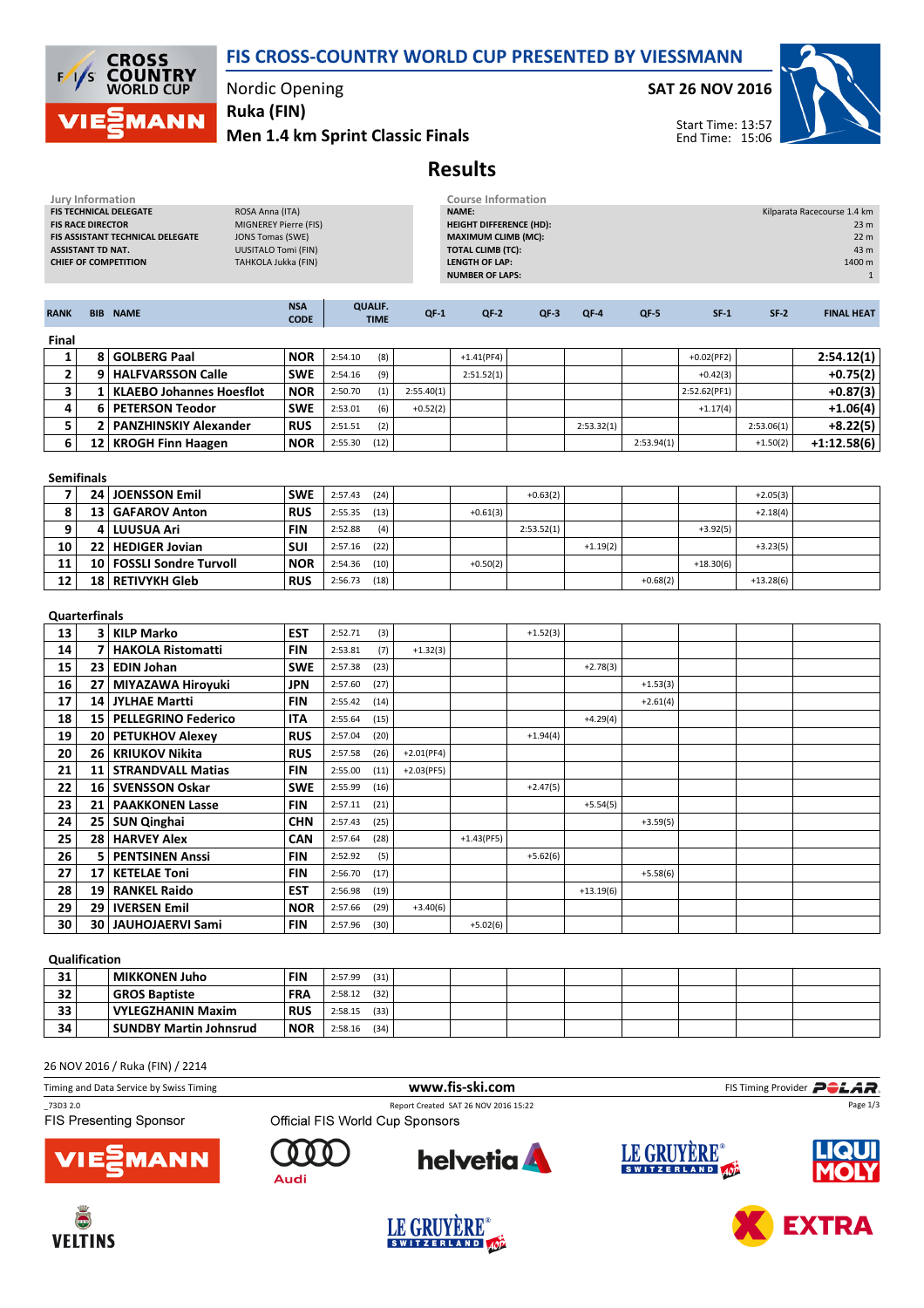## FIS CROSS-COUNTRY WORLD CUP PRESENTED BY VIESSMANN

Results



RANK BIB NAME NAME NEWSA

Nordic Opening

CODE

Ruka (FIN)

Men 1.4 km Sprint Classic Finals

QUALIF.

SAT 26 NOV 2016

TIME QF-1 QF-2 QF-3 QF-4 QF-5 SF-1 SF-2 FINAL HEAT



Start Time: 13:57 End Time: 15:06

Qualification 35 EISENLAUER Sebastian GER 2:58.17 (35) 36 HAEKAEMIES Antti FIN 2:58.18 (36) **37 RASTELLI Maicol ITA** 2:58.20 (37) **38 MANIFICAT Maurice** FRA 2:58.24 (38) **39 VUORINEN Lauri** FIN 2:58.32 (39) **40 NEWELL Andrew USA** 2:58.44 (40) **41 JOUVE Richard FRA** 2:58.46 (41) **42 BJORNSEN Erik USA** 2:58.51 (42) **43 HAKALA Karri FIN** 2:58.55 (43) **44 | HATTESTAD Ola Vigen | NOR | 2:58.57 (44) 45 QUICKLUND Carl SWE** 2:58.82 (45) 46 **NYENGET Martin Loewstroem | NOR | 2:58.86** (46) **47 MAEKI Joni** FIN 2:58.94 (47) **48 BING Thomas GER** 3:00.78 (48) 49 DE FABIANI Francesco ITA 3:00.87 (49) 50 MALYSHEV Alexandr KAZ 3:00.98 (50) **51 | KUMMEL Peeter | EST | 3:01.00 (51)** 52 JAY Renaud FRA 3:01.50 (52) **53 NOVAK Michal CZE** 3:01.86 (53) **54 STAREGA Maciej** POL 3:01.98 (=54) **54 VALJAS Len CAN** 3:01.98 (=54) **56 BORTSOV Konstantin KAZ** 3:02.04 (56) **57 COLOGNA Dario SUI** 3:02.39 (57) **58 EINASTE Kein EST** 3:02.52 (58) 59 DEMENTIEV Eugeniy RUS 3:02.56 (59) **60 CHANAVAT Lucas** FRA 3:02.72 (60) 61 MALYSHEV Sergey KAZ 3:02.76 (61) 62 POUYE Alexandre FRA 3:02.93 (62) **63 KERSHAW Devon CAN** 3:02.98 (63) **64 VOLOTKA Denis KAZ** 3:03.31 (64) 65 RAZYM Ales CZE 3:03.69 (65) **66 SHANG Jincai** CHN 3:03.81 (66) **67 SARKKINEN Joonas** FIN 3:03.98 (67) **68 MLYNAR Peter** SVK 3:04.04 (68) 69 JOHNSGAARD Knute CAN 3:04.16 (69) **70** WICK Thomas GER 3:04.37 (70) **71** SIMENC Miha SLO 3:04.83 (71) 72 PEREKHODA Ruslan UKR 3:04.98 (72) 73 LAMPIC Janez SLO 3:05.49 (73) 74 | KINDSCHI Joeri | SUI | 3:06.45 (74) 75 | TSINZOV Veselin | BUL | 3:06.73 (75) 76 | SUHONEN Verneri | FIN | 3:06.86 (76) **77 | SMITH Callum | GBR** | 3:07.27 (77) **78 | PACKER Eric | USA | 3:08.00 (78) 79 | ANTOLEC Jan | POL | 3:08.08 (79)** 80 THOMPSON Bob CAN 3:08.34 (80)

26 NOV 2016 / Ruka (FIN) / 2214

| Timing and Data Service by Swiss Timing   |                                 | www.fis-ski.com                      | FIS Timing Provider <b>POLAR</b> |             |  |  |
|-------------------------------------------|---------------------------------|--------------------------------------|----------------------------------|-------------|--|--|
| 73D3 2.0<br><b>FIS Presenting Sponsor</b> | Official FIS World Cup Sponsors | Report Created SAT 26 NOV 2016 15:22 |                                  | Page 2/3    |  |  |
| <b>VIESMANN</b>                           | Audi                            | <b>helvetia</b>                      | LE GRUYÈRE®                      | <b>IQUI</b> |  |  |